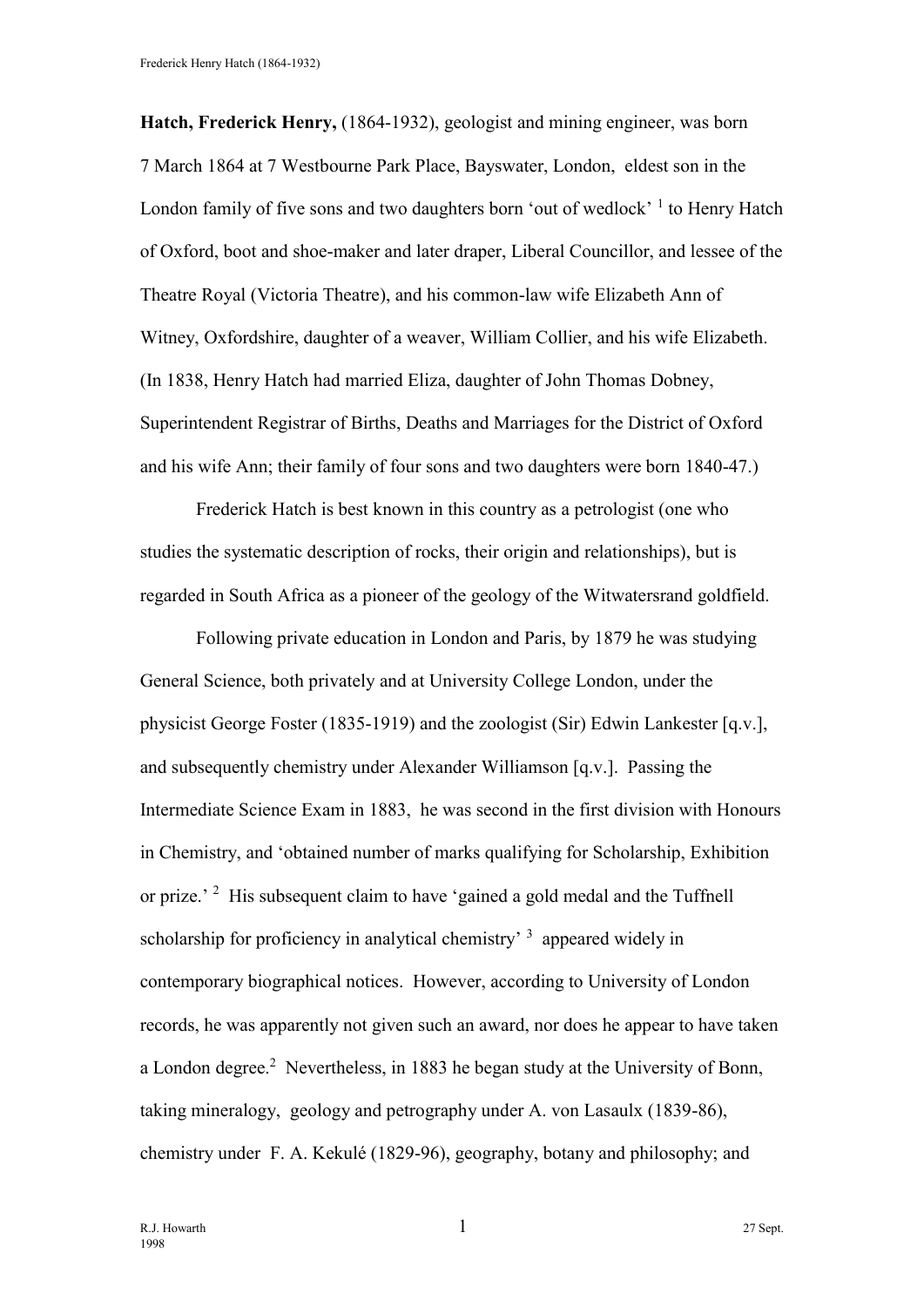from April 1885 also worked as assistant to Lasaulx in the museum of the Institute of Mineralogy. He completed his dissertation *Ueber die Gesteine der Vulcan-Gruppe von Arequipa* (On the volcanic rocks of Arequipa [Peru]) in December 1885 and was awarded his PhD, with the predicate *magna cum laude*, in 1886.<sup>4</sup>

Returning to London, acknowledged as 'undoubtedly the best trained of the younger petrologists in Britain,<sup>5</sup> he then joined the Geological Survey of Great Britain as a temporary assistant geologist (petrologist for England and Wales), undertaking studies of rocks from Britain and Ireland and assisting (Sir) Archibald Geikie [q.v.] and (Sir) Jethro Teall [q.v.]. Hatch translated K. H. F. Rosenbusch's *Petrographical Tables* (1890) and published his own *Introduction to the Study of Petrology* (1891) and *Mineralogy* (1892), which greatly assisted the growth of petrology as a subject in Britain. He was also instructor in geology at the Royal Geographical Society and lectured aspiring explorers in the subject.

In 1891 he married Mary Elizabeth, eldest daughter of William Henry Randall, merchant, shipper and one-time US Consul in Madeira, and his wife Mary Ann de Villiers. She was an intrepid, high-spirited, lady of feminist views who felt that 'a career in the civil service however distinguished did not offer the prospects commensurate with the talents she believed her good-looking husband posessed.' <sup>6</sup> She accordingly persuaded him to resign from the Survey in 1892 and go to Johannesburg as a mining engineer. Joining the South African Trust and Finance Co., Hatch soon demonstrated that the apparently separate gold-bearing 'reefs' being worked in a number of the mines were all down-faulted parts of the same Main Reef leader, thus providing an important guide for future exploration.<sup>7</sup>

In 1893, he became assistant to the charismatic American mining engineer John Hays Hammond (1855-1936) who had recently joined B. I. Barnato's [q.v.] De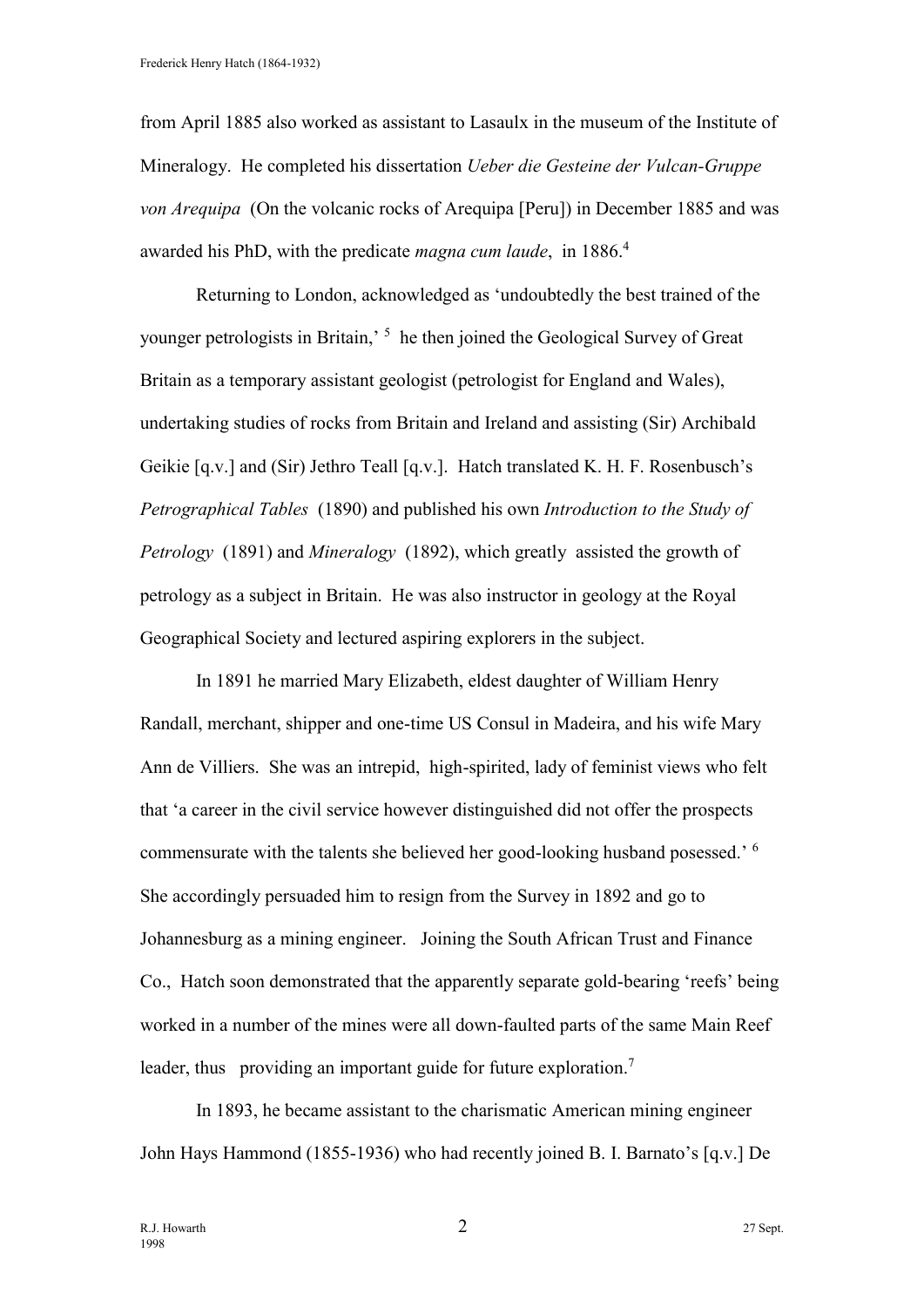Frederick Henry Hatch (1864-1932)

Beers Consolidated Mines company. Early in 1894, Hammond was invited by Cecil Rhodes [q.v.] to become chief consulting engineer to Consolidated Gold Fields of South Africa, and Hatch moved with him.<sup>8</sup> He subsequently accompanied Hammond and Rhodes on a two-month expedition to evaluate the gold-mining potential of Matabeleland and Mashonaland [now in Zimbabwe], during which they were joined by Dr. Leander Jameson (later Sir) [q.v.], one of Rhodes' closest associates.<sup>7, 9</sup> By 1895, Rhodes was encouraging Jameson and Hammond (by then a ringleader of the Reform Movement) to engineer a general uprising against the Boers. Hatch wisely returned with his family to England that summer. The subsequent failure of the 'Jameson raid' on the fort at Johannesburg at the turn of the year 1896, resulted in the imprisonment by the Boers of Hammond and other leading Reformers, initially under sentence of death, before deportation to London.

After some months of work on copper mines in Huelva, Spain, Hatch returned to South Africa, but 'the difficulties of geological mapping in a sparsely-inhabited country where the inhabitants since the Jameson raid have not been particularly disposed to welcome the Uitlander, may be easily imagined.<sup>' 10</sup> Nevertheless, his geological map (1897), covering 8000 square miles of the Southern Transvaal, greatly assisted subsequent exploration for the Main Reef.<sup>11</sup> Alfred (later Viscount) Milner's [q.v.] arrival in the Cape, with the intention of forcing President Kruger to surrender to British suzerainty, rendered any hope of settlement with the Transvaal impossible and Hatch returned to England in October 1897. As a consultant, he subsequently studied gold, copper and nickel mines in Canada, Spain, India and Eritrea but returned to Johannesburg as a mining engineer with Messrs. Marks and Lewis following the end of the Boer War in 1902. His subsequent proof that goldbearing reefs similar to those of the Central Rand were also present at depth in the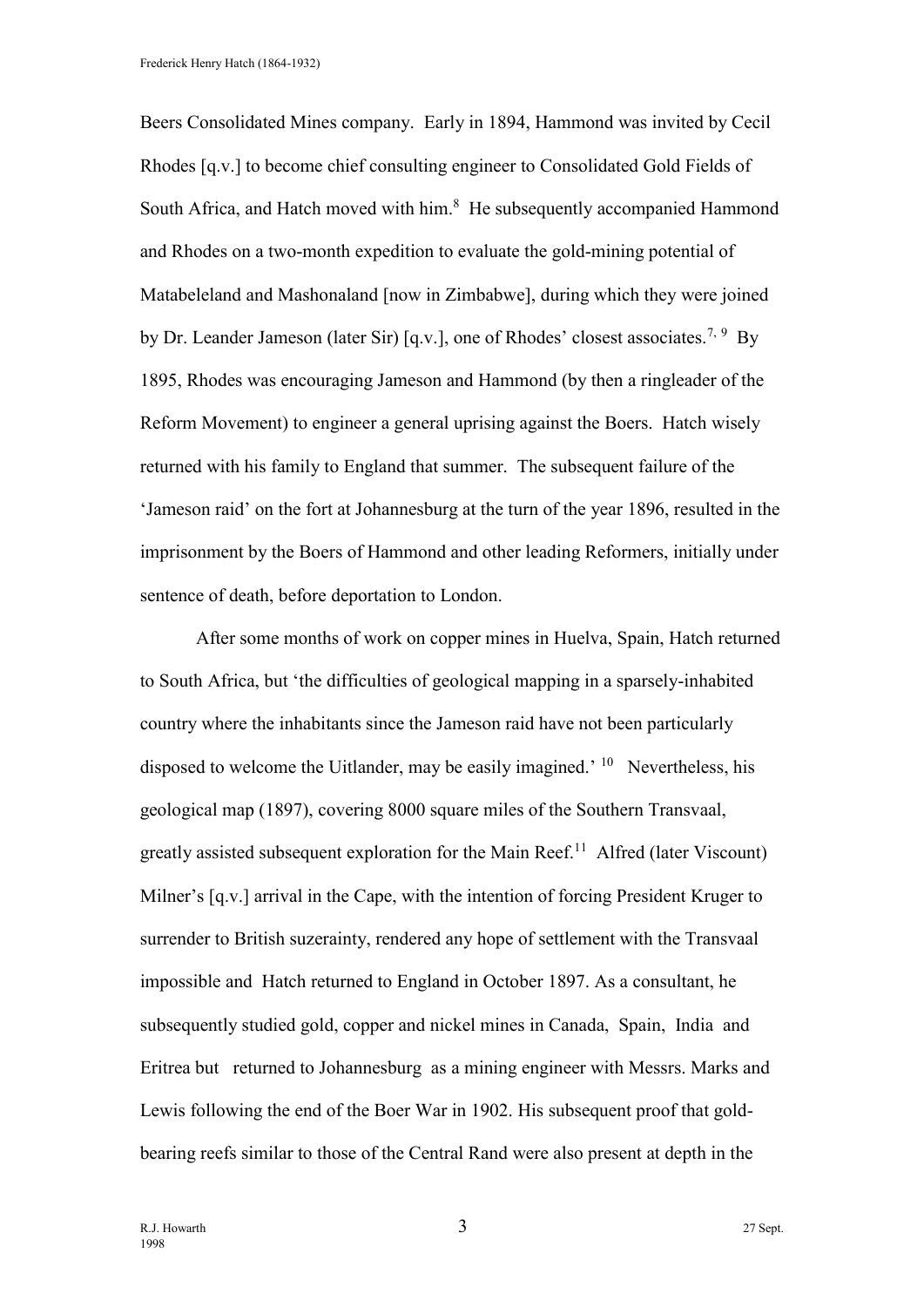East Rand was another important aid to future gold exploration. He also served as president of the Geological Society of South Africa for 1905/6.<sup>12</sup>

Returning to England in March 1906, he again set up as a consultant mining engineer, travelling to the Orenburg goldfields in Siberia (1906) and undertaking a survey of the mines and mineral resources of Natal and Zululand, South Africa (1909). From 1910 to 1913 he was a member of Christ's College, Cambridge, and lectured in economic geology. He gave the James Forrest lecture to the Institution of Civil Engineers  $(1911)^{13}$  and was a member of the Advisory Board of the Royal School of Mines, London (1912-14).

WWI began shortly before he became president of the Institution of Mining and Metallurgy (IMM) for the 1914/15 session.<sup>14</sup> As the War progressed, stocks of imported iron and manganese ores, vital to production of the steel used in munitions and ship-construction, became increasingly critical. Hatch was appointed to the Imperial Institute Advisory Committee on Mineral Resources in 1916 (a move which soured his relationship with the IMM, which was trying to establish and administer a new central department of minerals and metals)<sup>15</sup> and in March 1917, he moved to the Iron and Steel Production Department of the Ministry of Munitions with responsibility for ensuring a sufficient home-production of ferrous ores. Following the Armistice, he was appointed Director of the Mineral Resources Development Branch of the Board of Trade (1919-20). He became a technical advisor to the Mines Department (1920-32) and was on the Governing Boards of the Imperial Mineral Resources Bureau (1919-25) and Imperial Institute (1927-32).

His publications include *The Gold Mines of the Rand* (with J.A. Chalmers, 1895); *The Geology of South Africa* (with G.S. Corstorphine, 1905); *An Introduction to the Study of Ore Deposits* (1929); and *The Textbook of Petrology. I. Igneous Rocks*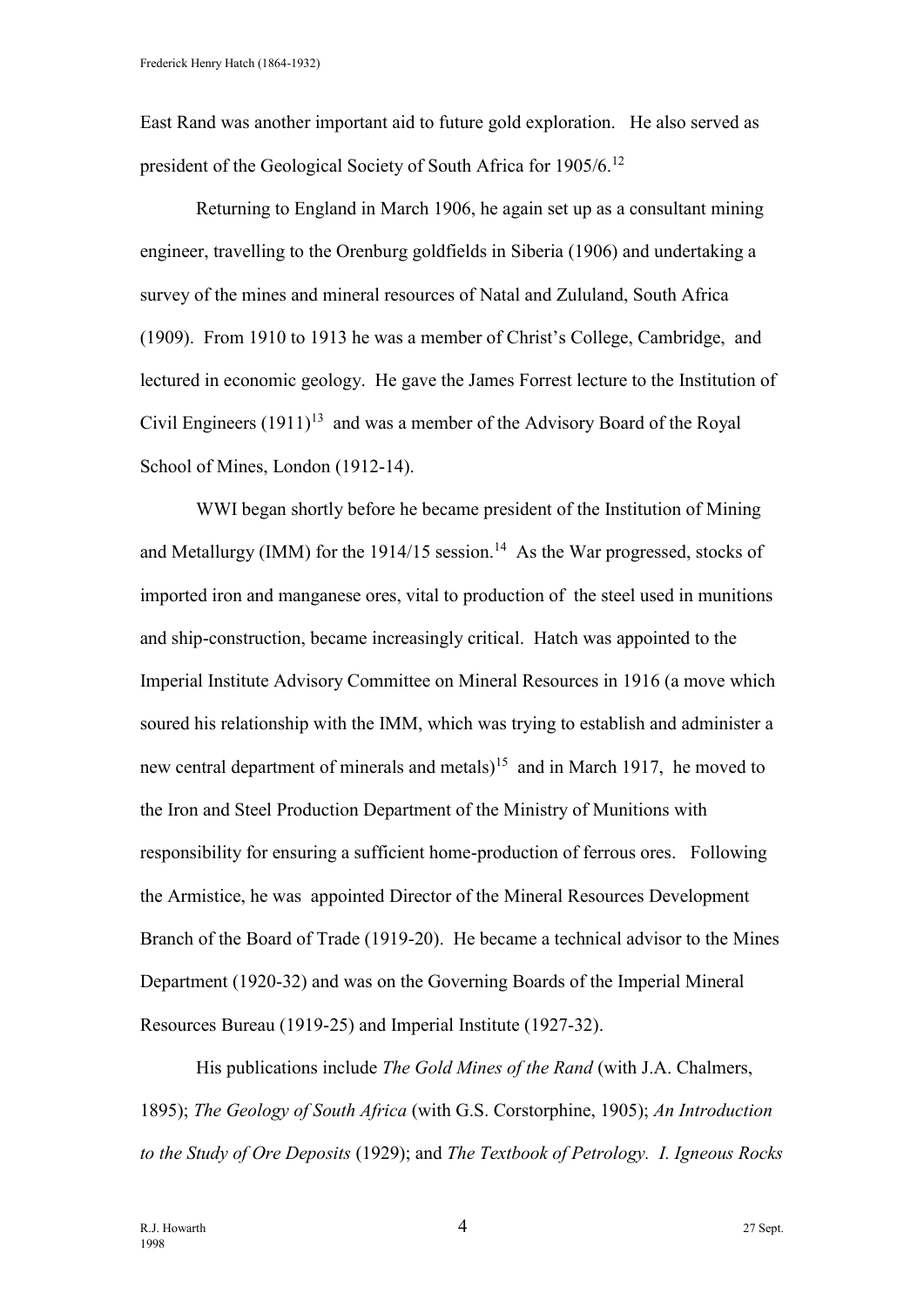(1914; 8th edn. with A.K. Wells, 1926; 10th edn. with A.K. and M.K. Wells, 1949), *II. Sedimentary Rocks* (with R.H. Rastall and T. Crook, 1913; 3rd edn, M. Black, 1928) which became standard university texts, in addition to over 100 scientific papers and discussions.

In photographs Hatch strikes an imposing figure and always kept a moustache. His contemporaries knew him as 'a painstaking, studious, highly-cultured scientist' who 'always retained a scholar's intellectual integrity and .... intolerance of sham; <sup>6</sup> as president of the IMM he had 'by example, and by precept, cultivated the habit of studiously short speeches.<sup>16</sup> Correspondence<sup>15</sup> and anecdotal evidence<sup>17</sup> suggests that, at least in later life, he may have had a somewhat irascible nature. He was a keen golfer and was a member of the Bath club and Athenaeum. He was awarded the OBE in 1920, principally for his work on ore-supplies during WWI. The rare sulphide mineral *hatchite* is named after him.

His wife accompanied him to the Transvaal and on fieldwork in the Indian jungle. They had four sons, the two youngest of whom were killed in action in 1915 and 1916, and one daughter. Following his wife's death from influenza in 1921, he married Amie (daughter of William Henry Poole, and the divorced wife of Henry Farquharson Kerr, President of the Kerr Steamship Company of Kingston, Jamaica<sup>18</sup>) in 1923, but they appear to have lived apart in 1925-7 and finally separated in 1928. Hatch died of broncopneumonia on 22 September 1932, at Albany, Piccadilly, London, following an operation for an enlarged prostate, and was buried in Gap Road Cemetry, Wimbledon, the next day, adjacent to his first wife's grave.

 $\overline{a}$ 

<sup>&</sup>lt;sup>1</sup> H. Hatch. Last Will and Testament, Oxford 24 August 1878.

<sup>&</sup>lt;sup>2</sup> Dr. J.C. Walworth, London University Archives, pers. comm., June 1991.

<sup>&</sup>lt;sup>3</sup> F.H. Hatch, Vita, 5 March 1891. Archives of the Institution of Mining and Metallurgy, London

<sup>4</sup> Dr. T. Becker, Arkiv der Rheinischen Fredrich-Wilhelms-Universität Bonn, pers. comm., December 1996.

<sup>5</sup> Flett, J.S., 1937, *The First Hundred Years of the Geological Survey of Great Britain*. His Majesty's